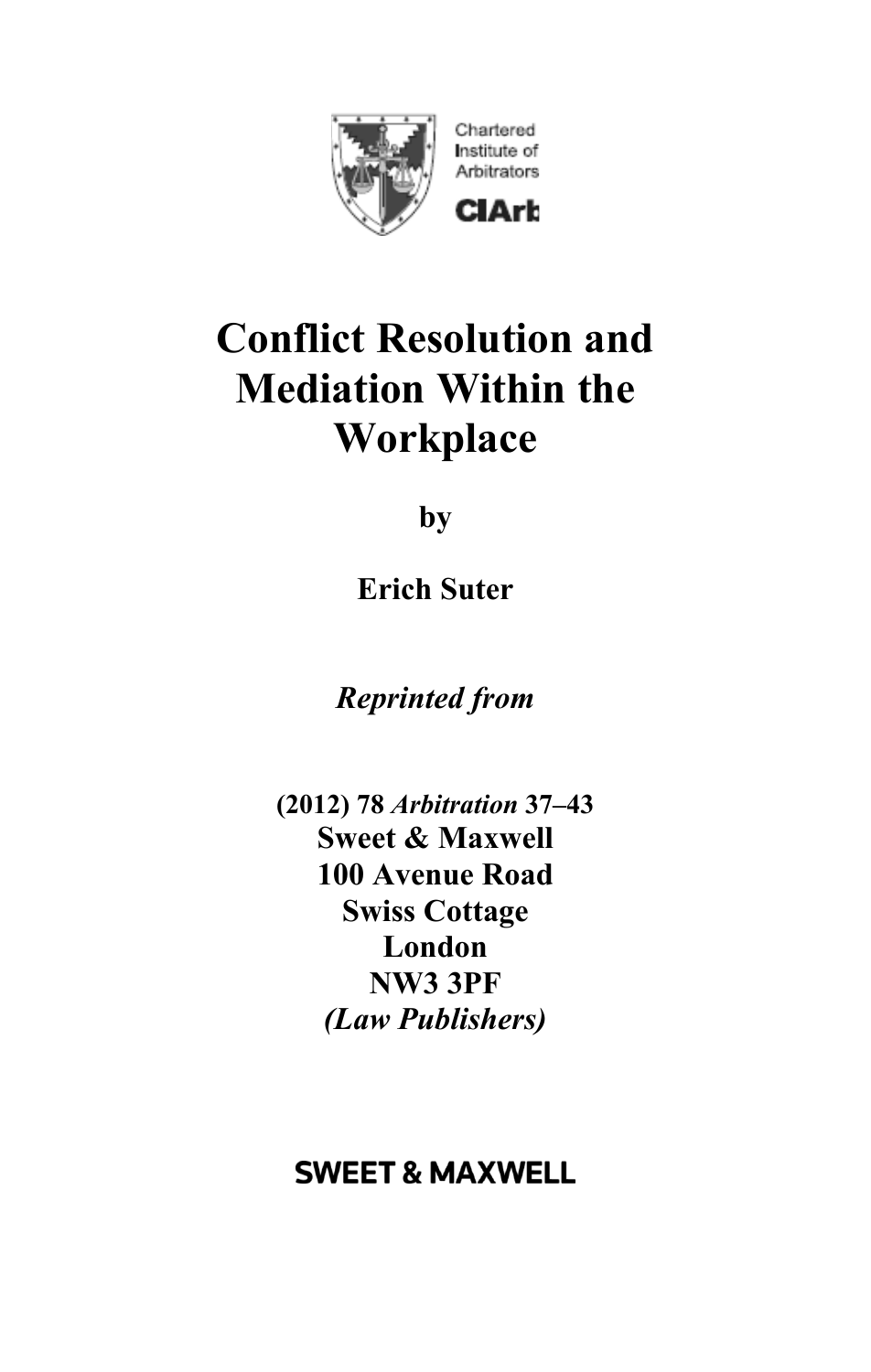## **Conflict Resolution and Mediation Within the Workplace**

#### **Erich Suter**

Workplace mediation is one means of resolving disputes within the workplace. "Disputes are usually the most visible evidence of a conflict; they are the by-product of conflict."<sup>1</sup> And the aim of dispute resolution is to resolve, not only the particular dispute, but also the underlying conflict which gave rise to the dispute.

#### **1. Conflict in the Workplace**

Conflict is "the process that begins when an individual or group feels negatively affected by another person or group".<sup>2</sup> Certainly in the majority of cases in the workplace a conflict is first identified as such when an employee believes his or her position to be under attack or that it is being interfered with. The concept of "conflict" is wide enough to deal with issues where there is a perceived future threat to an employee. But, if an appropriate system is in place, it should be easier to address and deal with a conflict whilst it is still at this "anticipatory" stage before it becomes critical. Thisis essential "dispute prevention" within the workplace, the precursor stage before dispute resolution.<sup>3</sup>

The types of conflict between individual employees are manifold. Constantino and Merchant set out a long list of manifestations of organisational conflict which fills over a page in Ch.1 of their book.<sup>4</sup> The types of situation evidencing conflict are categorised into a number of broad groups: disputes, competition, sabotage, inefficiency, low morale and withholding knowledge. Conflict, of course, is not all negative. Some types of conflict can be very positive—such as competition between employees or departments. Workplace mediation is concerned with situations where the conflicts between individual employees are negative and damaging.

Conflicts are generally either between individual employees at the same level or between subordinates and supervisors. In their study Bergmann and Volkema found that in the area of conflict between co-workers about 61 per cent of the issues involve co-workers not carrying their fair share of the workload, personalities, different work ethics, downgrading co-workers and goal conflict.<sup>5</sup> Where the conflicts are between subordinates and supervisors, 62 per cent of these conflicts result from issues concerning goal conflict, rejection of employee input, vague task assignments, unfair performance evaluations, downgrading co-workers, bad work scheduling, unrealistic workloads and misuse of power. It takes little imagination to feed all these manifestations of conflict into the Constantino and Merchant categories. To both disputes between co-workers and those between subordinate and

<sup>1</sup>Cathy A. Costantino and Christina Sickles Merchant, *Designing Conflict Management Systems: How Organizations and Individuals Respond to Conflict* (San Francisco: Jossey-Bass Publishers, 1996), p.6.

<sup>2</sup> K.W. Thomas, "Conflict and negotiation processes in organisations" in M.D. Dunnette and L.M. Hough (eds), *Handbook of Industrial and Organisational Psychology*, Vol.3, 2nd edn (Palo Alto, CA: Consulting Psychologists Press, 1992), pp.651–717.

<sup>3</sup> See F. Glasl, *Konfliktmanagement: Ein Handbuch für Führungskräfte, Beraterinnen und Berater*, 6th edn (Bern: Verlag, 2004), pp.236 and 237, where the author looks at the progression of the stages from dispute prevention to dispute resolution.

<sup>4</sup>Cathy A. Costantino and Christina Sickles Merchant, *Designing Conflict Management Systems: How Organizations and Individuals Respond to Conflict* (San Francisco: Jossey-Bass Publishers, 1996), p.6.

<sup>5</sup> T.J. Bergmann and R.J. Volkema, "Understanding and Managing Interpersonal Conflict at Work: Its Issues, Interactive Processes, and Consequences" in M.A. Rahim (ed.), *Managing Conflict: An Interdisciplinary Approach* (New York: Praeger Publishers, 1989), pp.7–19.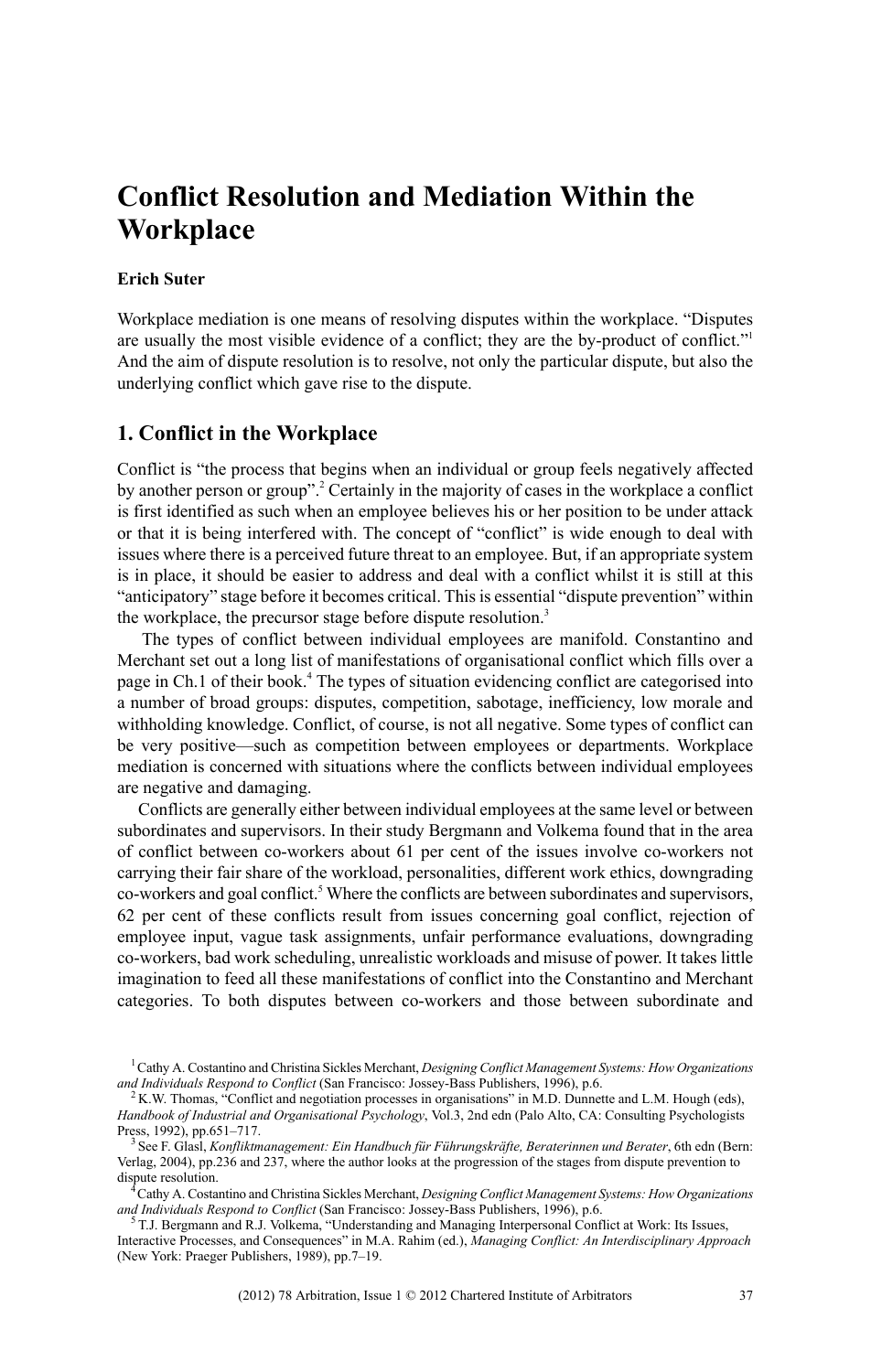supervisor, I would add as major causes of workplace conflict: perceived bullying, and discrimination either by co-workers or supervisors, or indeed in some cases by subordinates.

It has been suggested that individuals must transfer interpersonal conflict into a dispute for it to become an actionable event.<sup>6</sup> This, in turn requires that there be "naming", "blaming" and "claiming", the essential elements of a dispute.<sup>7</sup> One of the difficulties is that, as Bergmann and Volkema<sup>8</sup> observe, an employee is more likely to talk to a supervisor where there is conflict with a supervisor; thus taking the conflict on to the "claiming" stage. But Bergmann and Volkema contrast this with the more likely response of an employee to conflict with a co-worker, which is avoidance, i.e. the employee will stop talking to the co-worker. 9 In these latter cases, whilst there is clearly naming and blaming, the employee is unable to give voice to the "claiming" stage at which the conflict is ultimately crystallised into a "dispute". But clearly it is important that a conflict which is even at this inchoate stage be resolved. This is especially so since the typical avoidance response to conflicts with co-workers brings with it other issues for the organisation such as a reluctance to work, bad feelings within a department and a lower work rate.<sup>10</sup> This is inevitably so. Where the other employees in a department are aware of the conflict they will tend to take sides. Where they are unaware of it they may blame the grievant (who may appear to have withdrawn from the general employee group); such a situation is likely to make the conflict even greater. Clearly it is essential for corporate well-being, as well as for individual well-being, that conflicts be sought out and resolved at the earliest possible stage, before positions become entrenched.

Unresolved conflict leads to "enhanced escalation of the problem in the longer run".<sup>11</sup> Baron points to a further problem which is that those with unresolved conflicts may also suffer from "hostile attribution bias"—seeing any ambiguous actions by the other party to the conflict as being hostile towards themselves.<sup>12</sup> I would extend this to say that a grievant employee in such a situation is also likely to extend that "hostile attribution bias" to perceive any ambiguous actions by other employees within the group as appearing to support the person with whom the employee has a grievance. So it is essential to try to identify and to resolve conflicts within the workplace as early as possible.

#### **2. On the Lookout for Conflict**

The way around the "avoidance" type of reaction to conflict is to try to make supervisors aware of, and be on the lookout for, potential conflict in their departments. Does an apparent frostiness between two employees show an underlying issue or is it just a temporary lapse? Does the fact that an employee is eating lunch alone signal that there is an issue with colleagues or just that he or she has a bit of a hangover? Avoidance, by employees who consider themselves subject to conflict, is noted as being the least overt way of enacting conflict. It may, therefore, take some time before other members of the team, or even the

<sup>6</sup> T.J. Bergmann and R.J. Volkema, "Understanding and Managing Interpersonal Conflict at Work: Its Issues, Interactive Processes, and Consequences" in M.A. Rahim (ed.), *Managing Conflict: An Interdisciplinary Approach* (New York: Praeger Publishers, 1989), pp.7–19. And see Sandra E. Gleason (ed.), *Workplace Dispute Resolution: Directions for the 21st Century* (East Lansing: Michigan State University Press, 1997), p.4.

<sup>7</sup> W.L.F. Felsteiner, R.L. Abel and A. Sarat, "The Emergence and Transformation of Disputes: Naming, Blaming, Claiming" (1980–81) 15 *Law and Society Review* 631.

<sup>8</sup> T.J. Bergmann and R.J. Volkema, "Understanding and Managing Interpersonal Conflict at Work: Its Issues, Interactive Processes, and Consequences" in M.A. Rahim (ed.), *Managing Conflict: An Interdisciplinary Approach*

<sup>(</sup>New York: Praeger Publishers, 1989), pp.7–19. 9 Sandra E. Gleason (ed.) *Workplace Dispute Resolution: Directions for the 21st Century* (East Lansing: Michigan State University Press, 1997), p.2.<br><sup>10</sup> Christine Pearson and C.L. Porath, "On the Nature, Consequences and Remedies of Workplace Incivility: No

Time for 'Nice'? Think Again" (2005) 19 *Academy of Management Executive* 1. Although this article deals with incivility in the workplace the effects are the same for all types of avoidance behaviour.

<sup>11</sup> J.L. Hocker and W.W. Wilmott, *Interpersonal Conflict* (Dubuque, IA: William C. Brown Publishers, 1991).

<sup>&</sup>lt;sup>12</sup> R.M. Baron, "Positive Effects of Conflict: Insights from Social Cognition" in Carsten K.W. De Dreu and Evert Van de Vliert (eds), *Using Conflict in Organizations* (London: Sage Publications, 1997), Ch.12.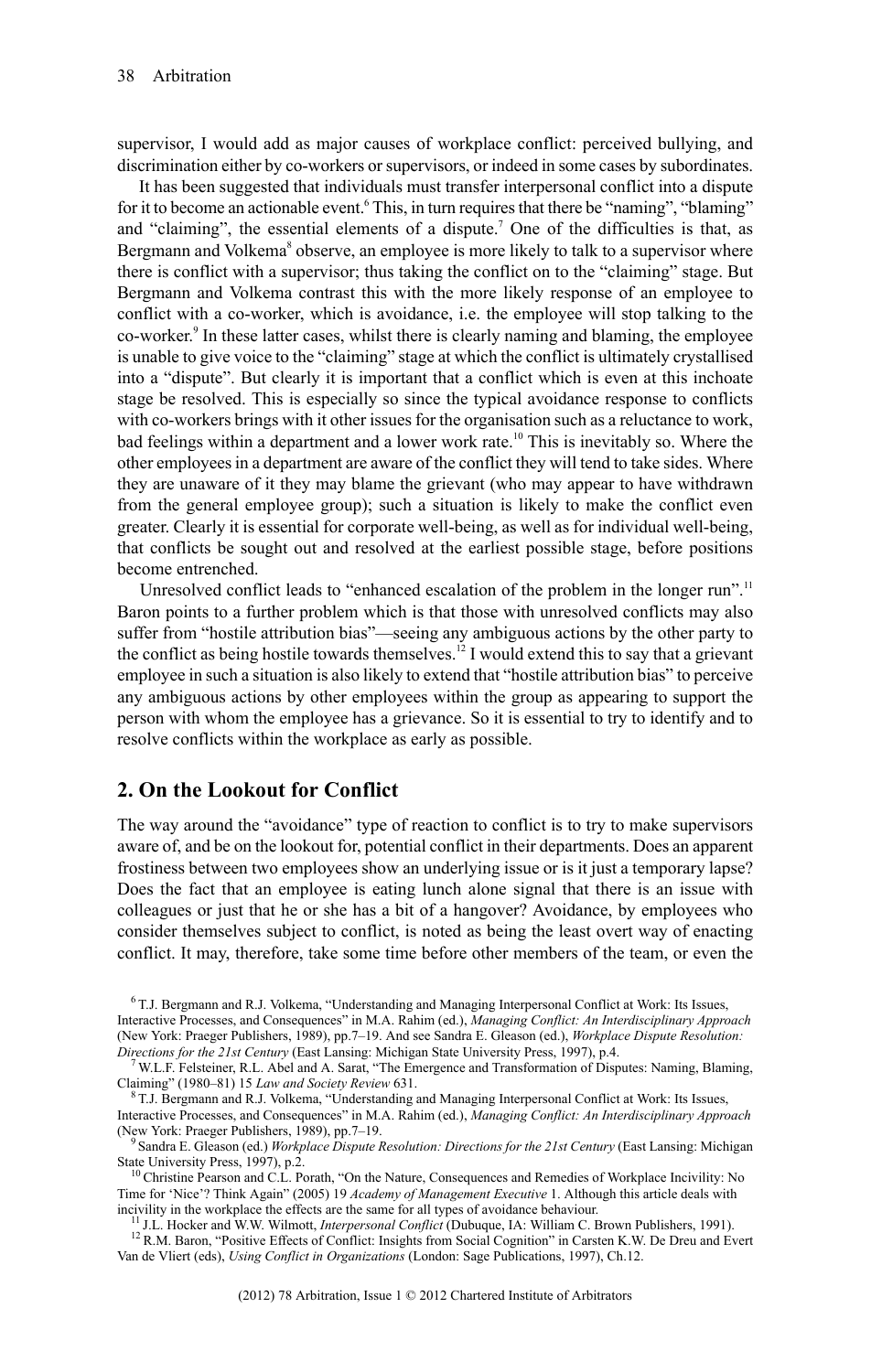other parties to the conflict, realise that there is a conflict.<sup>13</sup> Sorting things out at an early stage is both helpful and important. As things escalate, any solution becomes more difficult, more structured, more time consuming, more expensive and less attainable. Also, inevitably, the "incidental" damage within a department and in working relationships which are touched by the conflict, although they are not directly part of it, will become greater the longer the conflict remains unresolved.

Being able to resolve issues at an early stage depends in part on supervisors being trained to spot and deal with the signs of conflict. It also depends on the employer providing employees with a forum and/or a process for interaction and conflict resolution which is open to them. As Sandra Gleason points out, the early stage:

"isthe stage in which the dispute remains closest to the parties and therefore isrelatively easy to resolve. It has the potential to be resolved by the parties involved, perhaps aided by some objective or neutral person such as an ombudsman of the employer."<sup>14</sup>

In many modern organisations supervisors and managers are trained to be on the lookout for situations of conflict. Some organisations may also have counsellors, ombudsmen or other designated employees who are there to try to help resolve conflict at an early stage.

Glasl's *Conflict Escalation Theory and Hybrids*<sup>15</sup> shows the way in which disputes progress from the stage of "dispute prevention" to "dispute resolution". The importance of early dispute resolution is also well illustrated by the Feuille and Chachere "continuum of dispute stages".<sup>16</sup> At one end of the continuum is the dispute that begins as an interpersonal conflict between two employees and istransformed into an actionable event, e.g. harassment by a co-worker. At this stage the dispute is closest to the parties and would therefore be relatively easy for the parties themselves to resolve, "perhaps aided by some objective or neutral person such as an ombudsman of the employer".<sup>17</sup> The other end of the continuum can be at the point of litigation.<sup>18</sup> The difficulty is that a dispute, once it becomes such, can progress away from its origins at a considerable pace in the sense that many other employees may become involved in it quite quickly. After all, most people spend the majority of their waking hours at work, certainly during the week; and a dispute between co-workers will often be "good gossip" to while away some of those hours.

Where dispute prevention procedures find that there is a conflict but fail to resolve it, it is important for the organisation to have a procedure set up so that employees who have reached the "claiming" stage can have their concerns dealt with as quickly as possible before the grievant's beliefs become case hardened and before others within the department or workplace get drawn into the dispute.

It is at this stage that workplace mediation processes come into their own. By the time the "claiming" stage is reached the alternative, for many employees, will be formal legal action.

<sup>13</sup>Carsten K.W. De Dreu and Evert Van de Vliert (eds), *Using Conflict in Organizations*(London: Sage Publications, 1997), p.15.

<sup>14</sup>Sandra E. Gleason (ed.), *Workplace Dispute Resolution: Directions for the 21st Century* (East Lansing: Michigan State University Press, 1997), p.4.

<sup>15</sup>See F. Glasl, *Konfliktmanagement: Ein Handbuch für Führungskräfte, Beraterinnen und Berater*, 6th edn (Bern: Verlag, 2004), pp.236 and 237. <sup>16</sup>R. Feuille and D.R. Chachere, "Looking Fair or Being Fair: Remedial Voice Proceduresin Non-union Workplaces"

<sup>(1995)</sup> 21 *Journal of Management* 27.

<sup>&</sup>lt;sup>1</sup>R. Feuille and D.R. Chachere, "Looking Fair or Being Fair: Remedial Voice Procedures in Non-union Workplaces" (1995) 21 *Journal of Management* 27.

<sup>&</sup>lt;sup>18</sup> S.E. Gleason, "The Decision to File a Sex Discrimination Complaint in the Federal Government: The Benefits and Costs of 'voice'", *Proceedings of the 36th Annual Meeting of the Industrial Relations Research Association*, San Francisco (December 28–30, 1983), pp.189–197. See also Sandra E. Gleason (ed.), *Workplace Dispute Resolution: Directions for the 21st Century* (East Lansing: Michigan State University Press, 1997), pp.4 and 5.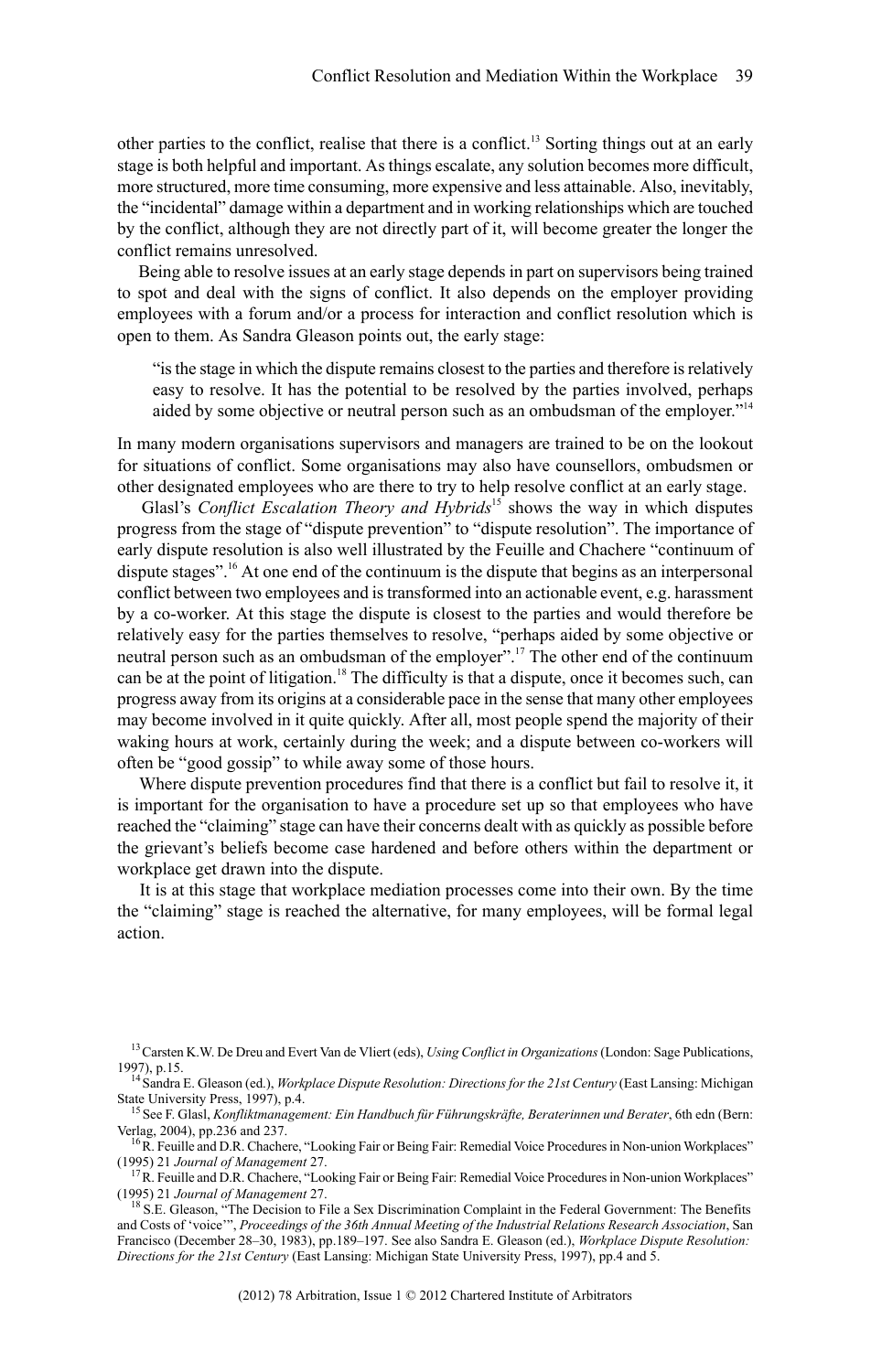### **3. "Conflict is Inevitable, but Combat is Optional"<sup>19</sup>: the Case for Mediation**

#### *Mediation is a private process*

The privacy of mediation is important from the point of view both of the company and of the parties. Having a procedure in place under which the parties agree not to take any further action, including publicising the situation whether inside or outside the company, until the mediation has been completed is an essential part of trying to contain the dispute until mediation has been given a chance to resolve the issues. If the issues have already received publicity internally within the company it may be important that the parties agree to a statement being put out to relevant employees to the effect that:

- the company has invited a mediator to help resolve the issues;
- the parties have agreed to deal with the matter in this way; and
- the parties have asked that the issues should be kept confidential and should not be discussed outside the process to which they have agreed until that process is concluded.

The most important consideration at this initial stage is to make sure that the dispute is contained. Getting the parties to agree to deal with the matter privately is, in my view, the best way of helping a company to pull the dispute back, in Glasl's terms, into the "dispute prevention" area; or in Feuille and Chachere's terms to the proximal end of the continuum of dispute stages where the matter can be settled between the parties with "a little help" from a mediator.

Allan Stitt talks about conflicts concerning assets which "are losing their value over time".<sup>20</sup> He gives the example of a dispute over the ownership of fruit; unless the matter is dealt with swiftly or there is an agreement as to how to deal with the fruit in the interim, the fruit will become worthless. In terms of what happens to the fruit while the dispute is under way he suggests, "[t]he fruit … could be sold and the money put into trust pending resolution of the dispute".<sup>21</sup> In employment cases too it is important that the company has an eye to the main issue which is not merely the dispute in hand, but also the damage, potential and actual, to employee relations and possibly to its public relations if the issues are discussed within the company or made public. One can, for example, see that a discrimination allegation which becomes public could be very damaging to a company's external reputation, as well as leading to polarisation of employees' loyalties (to one or other of the disputants) within the company.

One of the advantages of the privacy of mediation is that the terms of the final mediated agreement can specify what the workforce will be told. (The workforce may well be told no more than that there has been an amicable resolution of the situation.) This, of course, will be a matter of negotiation and agreement between the parties.

The privacy of mediation also allows the parties to deal with the matter without having to sway work colleagues to their side of the dispute. By the time a conflict develops into a dispute, views are polarised. In some cases one party will be right and the other wrong. In many cases, however, there will simply have been a difference in interpretation or understanding of a situation by each of the disputants. The privacy of mediation gives the parties an opportunity to look at the issues with an eye to a constructive resolution rather than concentrating on the attribution of fault or blame. Where employees, or indeed anyone else, needs in any public way to defend their position, views tend to become

<sup>&</sup>lt;sup>19</sup> A much quoted statement by Max Lucado (US author and preacher).

<sup>20</sup> Allan J. Stitt, *Alternative Dispute Resolution for Organizations: How to Design a System for Effective Conflict Resolution* (New York: John Wiley & Sons, 2008), p.77.

<sup>21</sup> Allan J. Stitt, *Alternative Dispute Resolution for Organizations: How to Design a System for Effective Conflict Resolution* (New York: John Wiley & Sons, 2008), pp.77 and 78.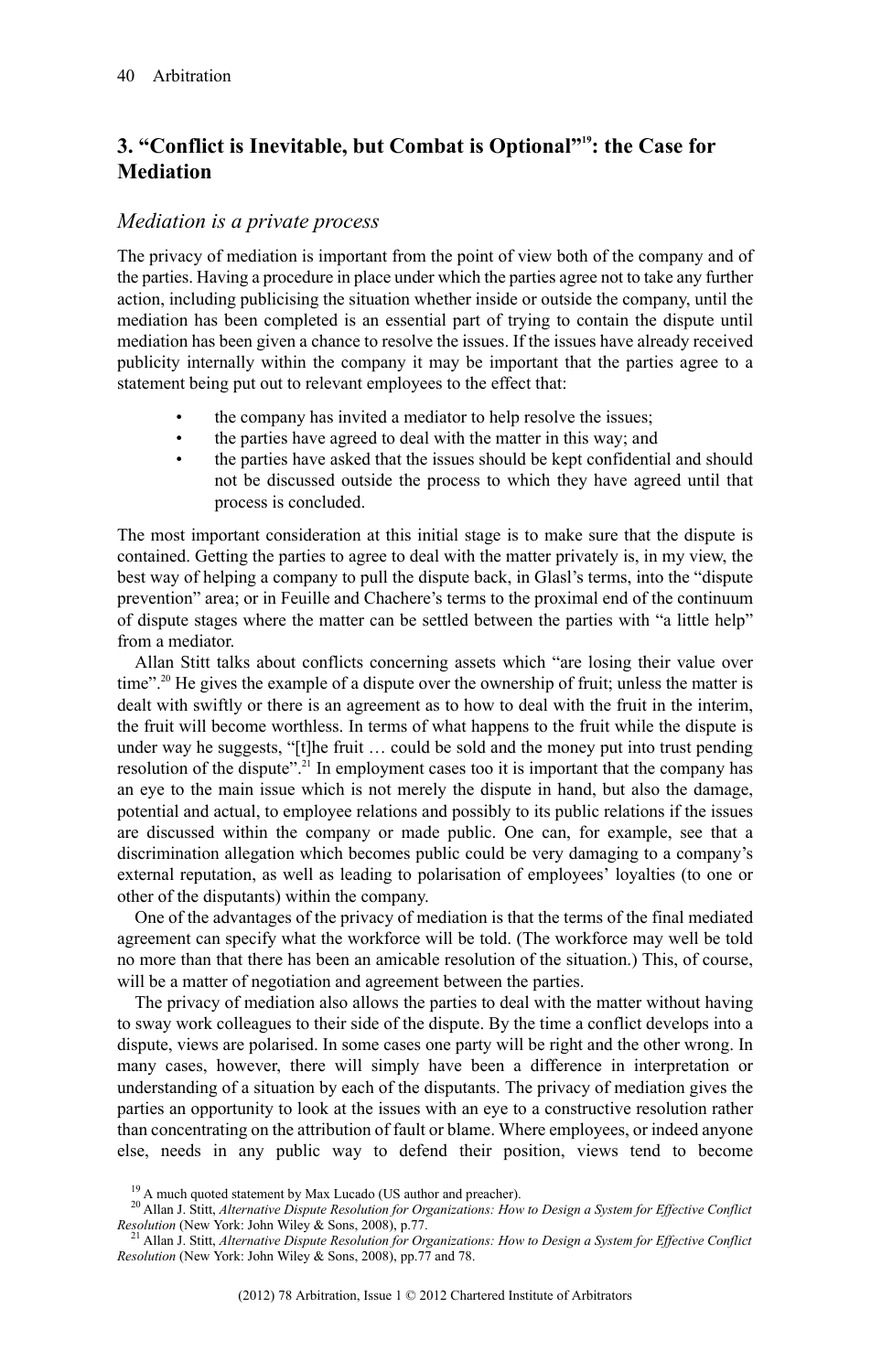entrenched—with concentration by the parties and their followers on arguments which sustain the views of that party. The mediation process allows both sides to look at the issues in a less divisive way, by concentrating on the potential solutions rather than the issues that gave rise to the dispute. Where mediation is used, because the matter is being dealt with privately the parties will not feel the need to draw in other employees or to get them to take sides. There will also be no fall-out at the other end of the mediation process by one or other employee "losing face". The solution, as well as the mediation, will be private to the parties.

#### *The solution in mediation is in the hands of the parties*

Since the solution is in the hands of the parties things like apologies, which are not available as a legal remedy, might be asked for and given. The parties are free to arrive at a solution which will improve their working relationship and potentially the working relationships between others in the company too. In some cases parties will agree that if certain processes had been in place, their conflict would have been manageable and managed at a much earlier stage—the dispute prevention stage rather than the dispute resolution stage. In such cases, subject to the agreement of the company, the mediation process may help to establish procedures which will, in turn, make it more likely that future similar situations can be controlled at an earlier stage.

One of the important aspects of the solution being in the hands of the parties is that the parties can also agree on the terms of a statement to be given to work colleagues regarding the dispute and its resolution. This means that rather than there being rumours about what has happened, there can be an agreed statement. This, in turn, can defuse the situation from the point of view of other employees and reduce the risk of further sympathetic action by other employees.

#### *The success rate of mediation*

"Obviously one of the most striking advantages of mediation is its success rate. For cases that go to voluntary mediation, upward of  $70-80\%$  settle."<sup>22</sup> The success rate of mediation is clearly an important consideration from the point of view of both the disputant employees and the company. Neither the parties nor the company would generally want to embark on a process which is unlikely to lead to a conclusion of the dispute.

#### *The cost of litigation*

Not every case that fails to find a resolution by mediation will necessarily end up in litigation, but many will. The costs of litigation are almost invariably higher than those of mediation. I say "almost invariably", but I cannot think of any case where it would have been cheaper in terms of fee costs to litigate rather than mediate—other perhaps than in those cases where mediation fails.<sup>23</sup> But even where mediation fails, the mediation process can help to narrow the issues between the parties and thus help to reduce the costs ultimately incurred in litigation. As Lightman J. noted in *Hirst v Leeming*, <sup>24</sup> "the mediation process itself … may produce a recognition of the strengths and weaknesses by each party of his own case and of that of his opponent".<sup>25</sup> I have acted in mediations where the issues have only become clear during the mediation process itself. Clarification of the issues in this way may well

<sup>22</sup> Allan J. Stitt, *Mediation: A Practical Guide* (London and New York: Cavendish Publishing, 2004), p.7; see also

M.S. Gillie, "Voluntary Mediation" (1990) 26(10) *Trial* 58. <sup>23</sup> Even where mediation fails, of course, the overall high rate of success and low costs of mediation mean that for organisations that have a number of disputes over time, the costs of any "failed" mediation will be far outweighed by the savings from the successful ones. <sup>24</sup> *Hirst v Leeming* [2001] EWHC 1051; [2003] 1 Lloyd's Rep. 379.

<sup>25</sup> *Hirst v Leeming* [2001] EWHC 1051; [2003] 1 Lloyd's Rep. 379 at 381.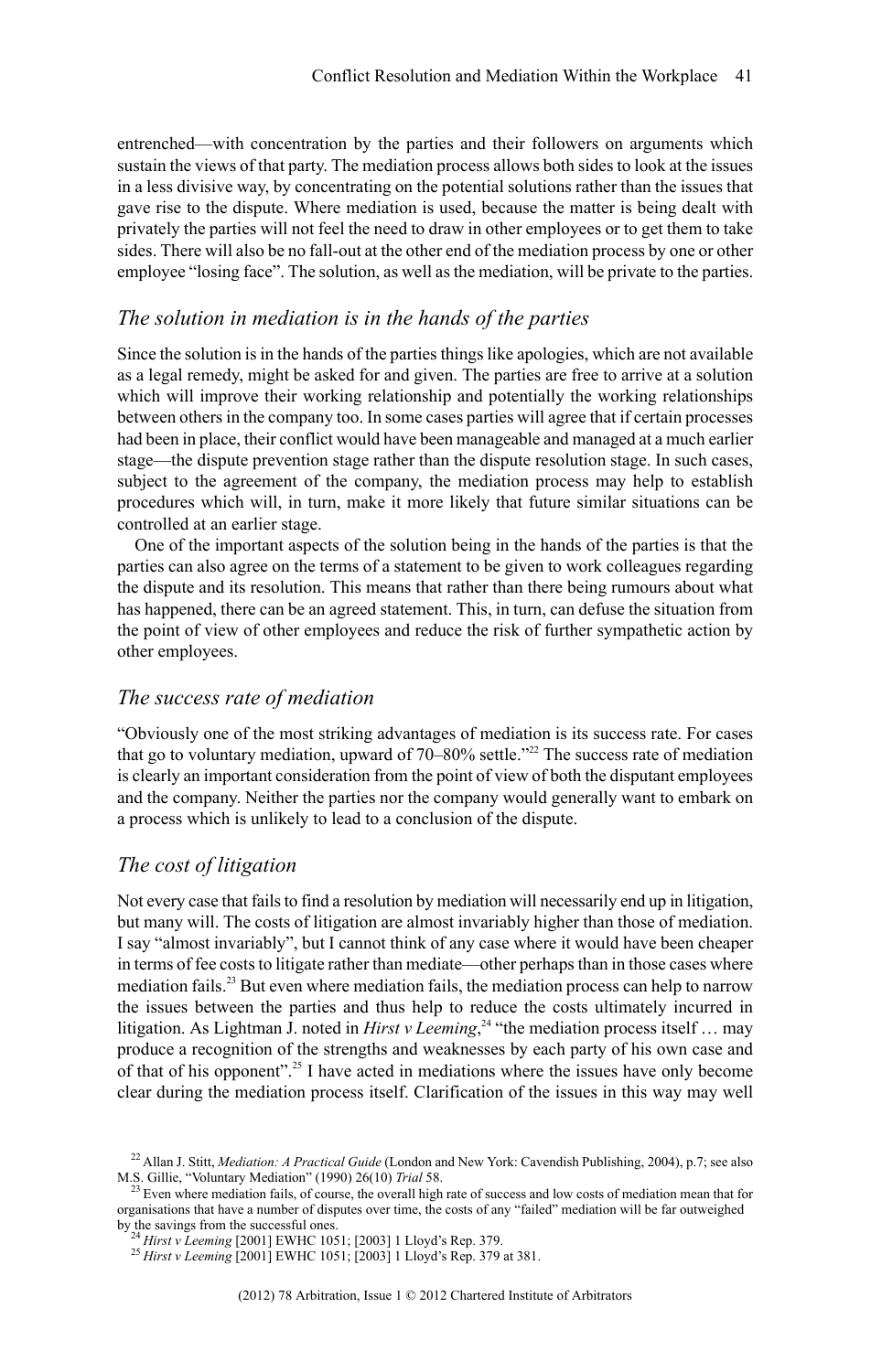mean that even an unsuccessful mediation will pay for itself by leading to a significant reduction in the costs of the litigation that follows.

When we look at "the costs of litigation" in an employment matter, it must be remembered that these costs include not only lawyers' and other professionals' fees, but also the time costs of all the employees who are involved in the litigation. These will include both the salaries and costs of witnesses and other employees in the company who are required to spend time tracking down paperwork and other evidence for disclosure and the costs of instructing lawyers. A further consideration is the loss of productivity brought about by time wasted by employees discussing the issues and the bad morale brought about by people taking sides. So the headline costs of litigation, the lawyers' fees, are generally just the tip of the iceberg. An empirical exercise collected data for three years, from 1995 to 1998, from 430 US companies. These companies estimated that altogether the use of mediation had saved them about \$65 million during this period.<sup>26</sup>

### *Speed of mediation*

The next essential matter in employment cases is that the issues are resolved quickly. A situation which is unresolved will fester. Mediation can be set up very quickly.<sup>27</sup>

The more serious an issue in the employment context, the more important it is that it is dealt with quickly so that the remainder of the workforce or the work group do not become involved and/or take sides. It is not just the speed of access to the mediation itself which is important here, but also the speed at which a solution can be delivered by mediation—assuming an agreement is reached. Indeed, 89.2 per cent of the US companies interviewed in the 1998 survey referred to above suggested that the use of ADR led to significant cost savings and had a beneficial impact by lessening the amount of employees' time spent on dealing with disputes rather than doing their jobs.<sup>28</sup> In some cases the direct cost saving element of a speedy resolution may just be a nice bonus. The primary consideration will often be to prevent other employeesfrom becoming embroiled (or further embroiled) in the issue, to prevent the bad feeling and low morale which can accompany such issues.

#### *Neutrality and independence*

One of the benefits which mediation can provide is the use of an independent, impartial and neutral person to help the parties to resolve their dispute. There is some argument that the best way to ensure that the mediator is independent, impartial and neutral is to use external rather than internal mediators.

As with any other dispute resolution process, it is essential that the parties have faith in it, its neutrality, fairness and its independence. I am sure that many, if not all internal mediators would consider themselves to be neutral and impartial. The difficulty is that they are not independent. It is a principle of natural justice that any decision-maker must not only be neutral and independent, but be seen to be neutral and independent. Of course mediators are not "decision-makers", but nonetheless they are in a position which is not dissimilar in terms of the perceived need for neutrality and independence. Indeed, it is a fundamental term of any mediation agreement that the mediator is "independent, impartial and neutral". It is also a general term of all mediation agreements that mediators must disclose any connection which would detract from their neutrality. This includes informing the parties if any such connection comes to light during the course of the mediation. So the

<sup>26</sup> CPR Institute for Dispute Resolution (2000) 18(8) *Alternatives* 148.

<sup>&</sup>lt;sup>27</sup> By comparison even an employment tribunal claim may take many months to get to a hearing.

<sup>&</sup>lt;sup>28</sup> Results of a survey conducted by Cornell University in co-operation with PricewaterhouseCoopers LLP, USA in 1998. See also D. Lipsky and R. Seeber, *The Appropriate Resolution of Corporate Disputes: A Report on the Growing Use of ADR by U.S. Corporations* (Ithaca, NY: Institute on Conflict Resolution, 1998), p.17ff and K.A. Slaikeu and R. Hasson, *Controlling the Costs of Conflict* (San Francisco: Jossey-Bass Publishers, 1998), p.34ff.